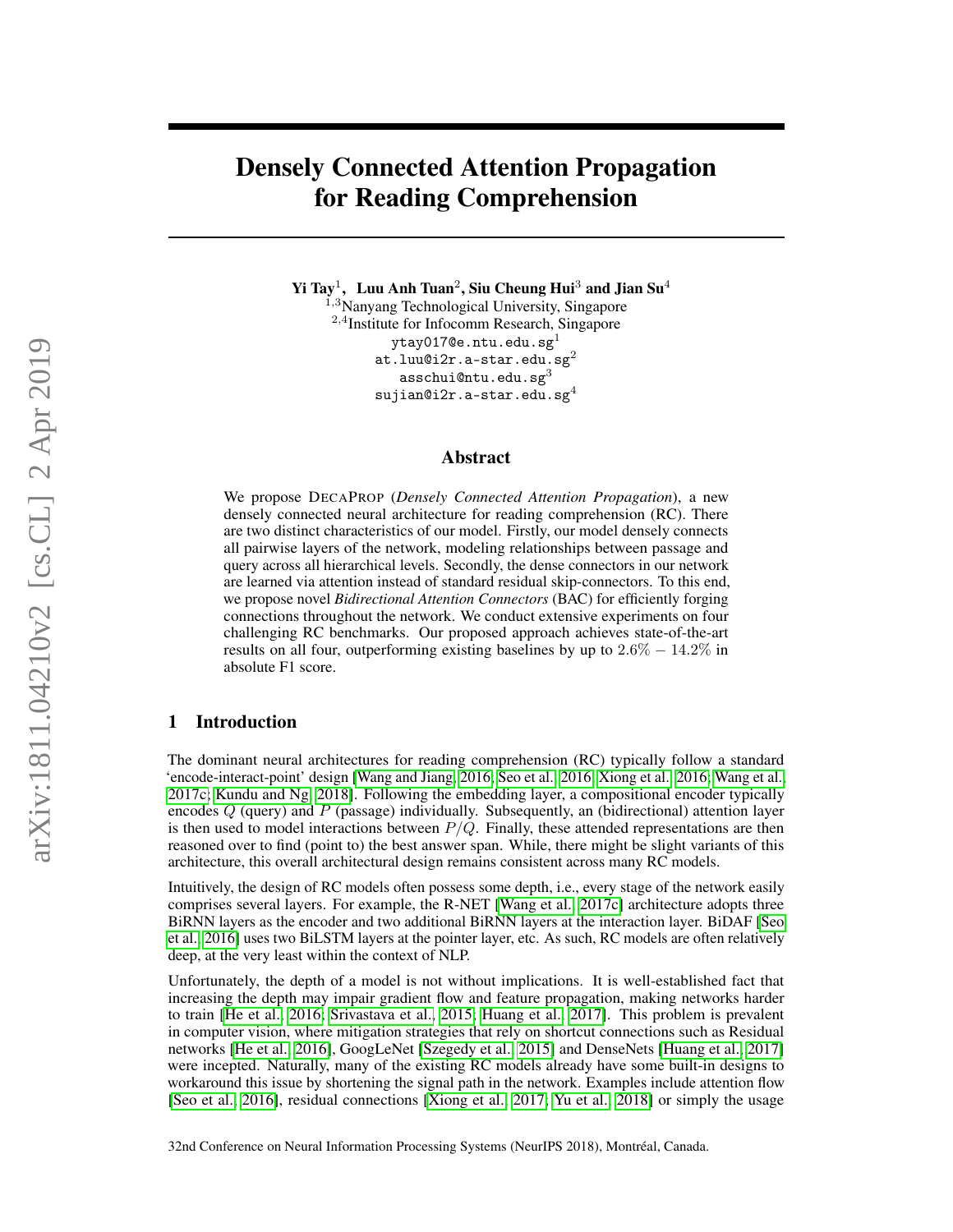of highway encoders [\[Srivastava et al., 2015\]](#page-10-3). As such, we hypothesize that explicitly improving information flow can lead to further and considerable improvements in RC models.

A second observation is that the flow of  $P/Q$  representations across the network are often well-aligned and 'synchronous', i.e.,  $P$  is often only matched with  $Q$  at the same hierarchical stage (e.g., only after they have passed through a fixed number of encoder layers). To this end, we hypothesize that increasing the number of interaction interfaces, i.e., matching in an asynchronous, cross-hierarchical fashion, can also lead to an improvement in performance.

Based on the above mentioned intuitions, this paper proposes a new architecture with two distinct characteristics. Firstly, our network is densely connected, connecting every layer of P with every layer of Q. This not only facilitates information flow but also increases the number of interaction interfaces between P/Q. Secondly, our network is densely connected by *attention*, making it vastly different from any residual mitigation strategy in the literature. To the best of our knowledge, this is the first work that explicitly considers attention as a form of skip-connector.

Notably, models such as BiDAF incorporates a form of attention propagation (flow). However, this is inherently unsuitable for forging dense connections throughout the network since this would incur a massive increase in the representation size in subsequent layers. To this end, we propose efficient *Bidirectional Attention Connectors* (BAC) as a base building block to connect two sequences at arbitrary layers. The key idea is to compress the attention outputs so that they can be small enough to propagate, yet enabling a connection between two sequences. The propagated features are collectively passed into prediction layers, which effectively connect shallow layers to deeper layers. Therefore, this enables multiple bidirectional attention calls to be executed without much concern, allowing us to efficiently connect multiple layers together.

Overall, we propose DECAPROP (Densely Connected Attention Propagation), a novel architecture for reading comprehension. DECAPROP achieves a significant gain of  $2.6\% - 14.2\%$  absolute improvement in F1 score over the existing state-of-the-art on four challenging RC datasets, namely NewsQA [\[Trischler et al., 2016\]](#page-10-5), Quasar-T [\[Dhingra et al., 2017\]](#page-9-3), SearchQA [\[Dunn et al., 2017\]](#page-9-4) and NarrativeQA [Kočiskỳ et al., [2017\]](#page-9-5).

# 2 Bidirectional Attention Connectors (BAC)

This section introduces the Bidirectional Attention Connectors (BAC) module which is central to our overall architecture. The BAC module can be thought of as a *connector* component that connects two sequences/layers.

The key goals of this module are to (1) connect any two layers of  $P/Q$  in the network, returning a residual feature that can be propagated<sup>[1](#page-1-0)</sup> to deeper layers,  $(2)$  model cross-hierarchical interactions between  $P/Q$  and (3) minimize any costs incurred to other network components such that this component may be executed multiple times across all layers.

Let  $P \in \mathbb{R}^{\ell_p \times d}$  and  $Q \in \mathbb{R}^{\ell_q \times d}$  be inputs to the BAC module. The initial steps in this module remains identical to standard bi-attention in which an affinity matrix is constructed between  $P/Q$ . In our bi-attention module, the affinity matrix is computed via:

$$
E_{ij} = \frac{1}{\sqrt{d}} \mathbf{F}(p_i)^\top \mathbf{F}(q_j)
$$
 (1)

where  $F(.)$  is a standard dense layer with ReLU activations and d is the dimensionality of the vectors. Note that this is the scaled dot-product attention from [Vaswani et al.](#page-10-6) [\[2017\]](#page-10-6). Next, we learn an alignment between  $P/Q$  as follows:

$$
A = \text{Softmax}(E^{\top})P \quad \text{and} \quad B = \text{Softmax}(E)Q \tag{2}
$$

where  $A, B$  are the aligned representations of the query/passsage respectively. In many standard neural QA models, it is common to pass an augmented<sup>[2](#page-1-1)</sup> matching vector of this attentional representation to subsequent layers. For this purpose, functions such as  $f = W([b_i : p_i; b_i \odot p_i, b_i - p_i]) + b$  have

<span id="page-1-0"></span><sup>&</sup>lt;sup>1</sup>Notably, signals still have to back-propagate through the BAC parameters. However, this still enjoys the benefits when connecting far away layers and also by increasing the number of pathways.

<span id="page-1-1"></span><sup>&</sup>lt;sup>2</sup>This refers to common element-wise operations such as the subtraction or multiplication.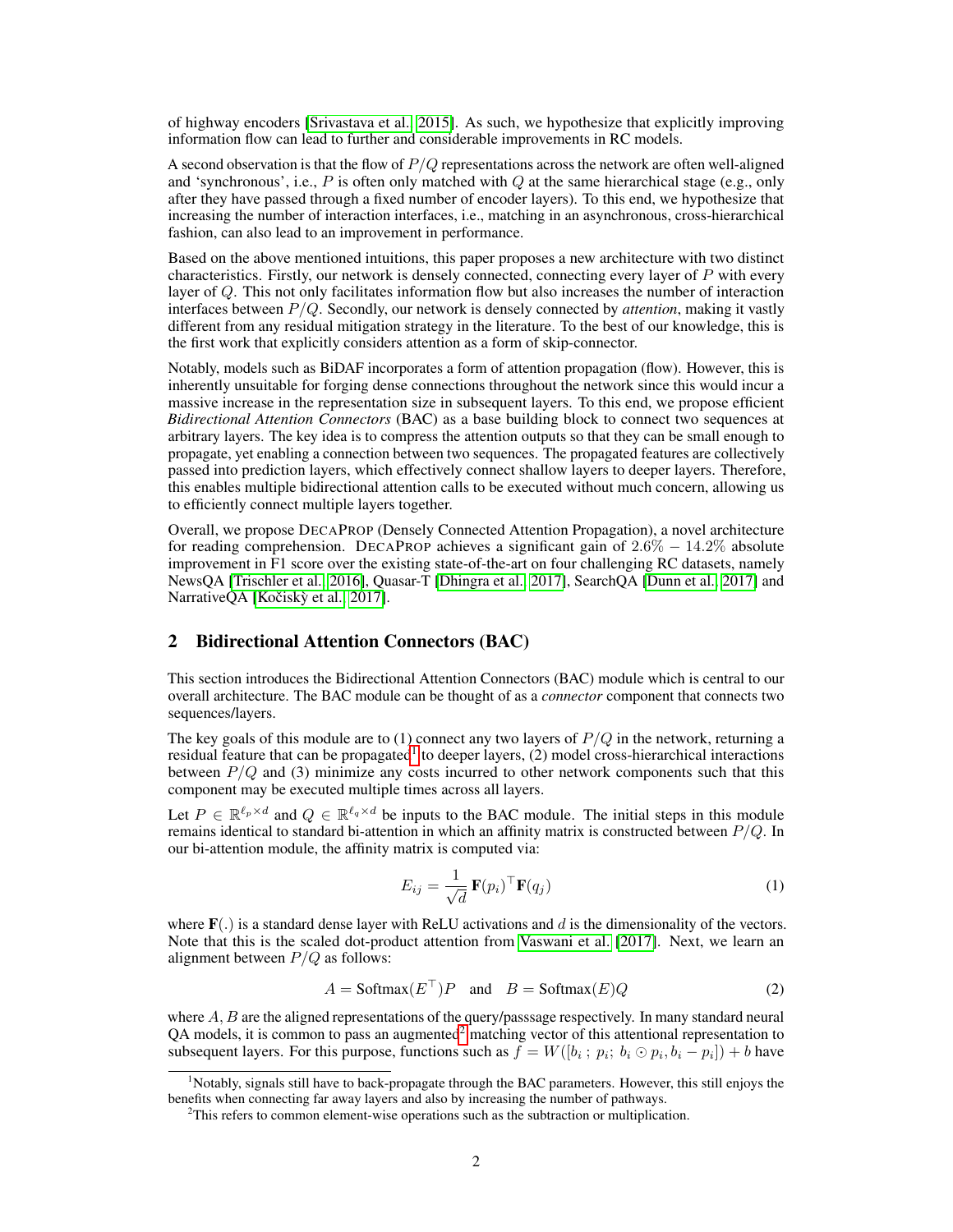been used [\[Wang and Jiang, 2016\]](#page-10-0). However, simple/naive augmentation would not suffice in our use case. Even without augmentation, every call of bi-attention returns a new d dimensional vector for each element in the sequence. If the network has  $l$  layers, then connecting<sup>[3](#page-2-0)</sup> all pairwise layers would require  $l^2$  connectors and therefore an output dimension of  $l^2 \times d$ . This is not only computationally undesirable but also require a large network at the end to reduce this vector. With augmentation, this problem is aggravated. Hence, standard birectional attention is not suitable here.

To overcome this limitation, we utilize a parameterized function  $G(.)$  to compress the bi-attention vectors down to scalar.

$$
g_i^p = [G([b_i; p_i]); G(b_i - p_i); G(b_i \odot p_i)] \tag{3}
$$

where  $g_i^p \in \mathbb{R}^3$  is the output (for each element in P) of the BAC module. This is done in an identical fashion for  $a_i$  and  $q_i$  to form  $g_i^q$  for each element in Q. Intuitively  $g_i^*$  where  $* = \{p, q\}$  are the learned scalar attention that is propagated to upper layers. Since there are only three scalars, they will not cause any problems even when executed for multiple times. As such, the connection remains relatively lightweight. This compression layer can be considered as a defining trait of the BAC, differentiating it from standard bi-attention.

Naturally, there are many potential candidates for the function  $G(.)$ . One natural choice is the standard dense layer (or multiple dense layers). However, dense layers are limited as they do not compute dyadic pairwise interactions between features which inhibit its expressiveness. On the other hand, factorization-based models are known to not only be expressive and efficient, but also able to model low-rank structure well.

To this end, we adopt factorization machines (FM) [\[Rendle, 2010\]](#page-10-7) as  $G(.)$ . The FM layer is defined as:

$$
G(x) = w_0 + \sum_{i=1}^{n} w_i x_i + \sum_{i=1}^{n} \sum_{j=i+1}^{n} \langle v_i, v_j \rangle x_i x_j
$$
 (4)

where  $v \in \mathbb{R}^{d \times k}$ ,  $w_0 \in \mathbb{R}$  and  $w_i \in \mathbb{R}^d$ . The output  $G(x)$  is a scalar. Intuitively, this layer tries to learn pairwise interactions between every  $x_i$  and  $x_j$  using factorized (vector) parameters v. In the context of our BAC module, the FM layer is trying to learn a low-rank structure from the 'match' vector (e.g.,  $b_i - p_i, b_i \odot p_i$  or  $[b_i; p_i]$ ). Finally, we note that the BAC module takes inspiration from the main body of our CAFE model [\[Tay et al., 2017\]](#page-10-8) for entailment classification. However, this work demonstrates the usage and potential of the BAC as a residual connector.



Figure 1: High level overview of our proposed Bidrectional Attention Connectors (BAC). BAC supports connecting two sequence layers with attention and produces connectors that can be propagated to deeper layers of the network.

## 3 Densely Connected Attention Propagation (DECAPROP)

In this section, we describe our proposed model in detail. Figure [2](#page-3-0) depicts a high-level overview of our proposed architecture.

<span id="page-2-0"></span><sup>&</sup>lt;sup>3</sup>See encoder component of Figure [2](#page-3-0) for more details.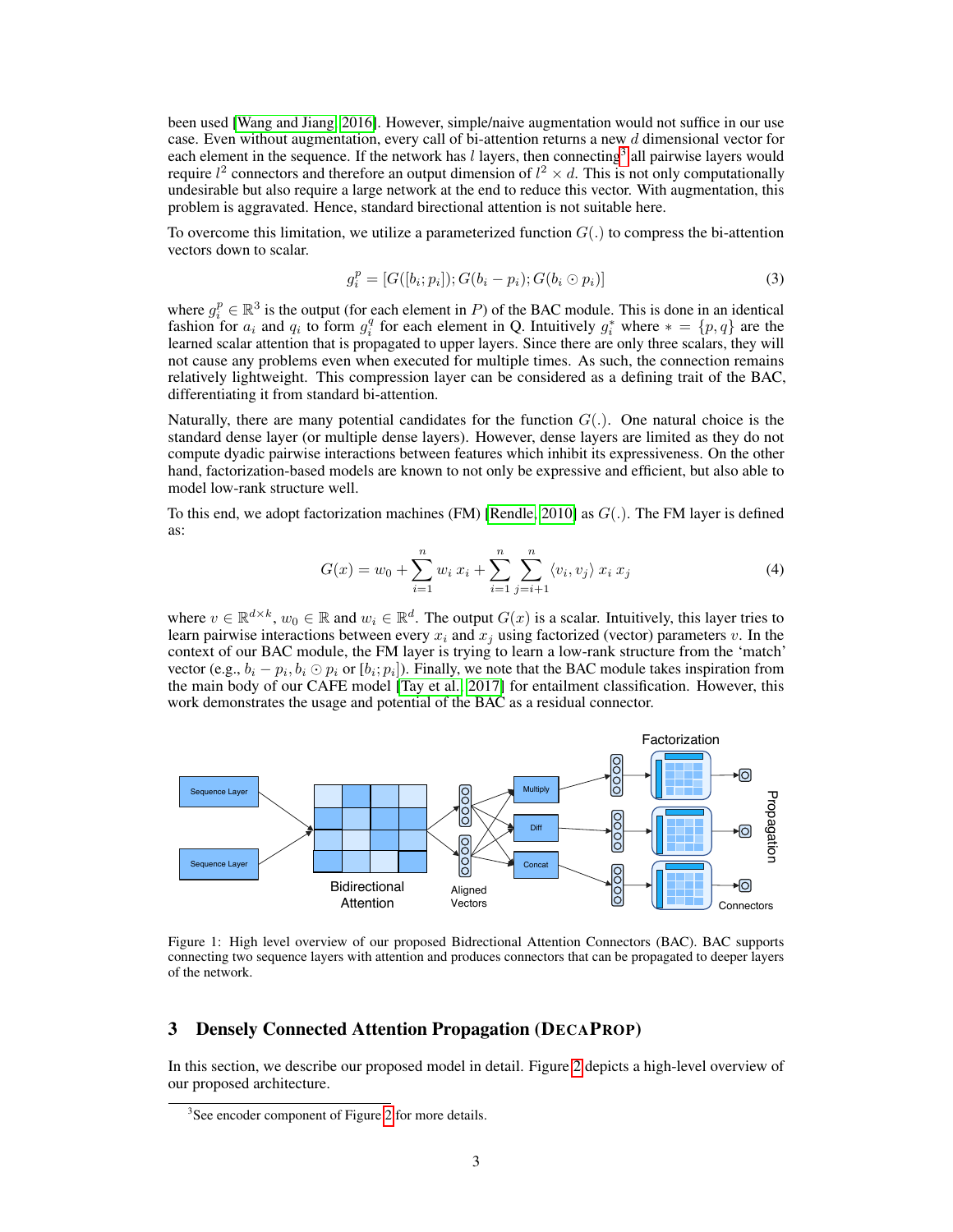<span id="page-3-0"></span>

Figure 2: Overview of our proposed model architecture

#### 3.1 Contextualized Input Encoder

The inputs to our model are two sequences  $P$  and  $Q$  which represent passage and query respectively. Given  $Q$ , the task of the RC model is to select a sequence of tokens in  $P$  as the answer. Following many RC models, we enhance the input representations with (1) character embeddings (passed into a BiRNN encoder), (2) a binary match feature which denotes if a word in the query appears in the passage (and vice versa) and (3) a normalized frequency score denoting how many times a word appears in the passage. The Char BiRNN of  $h_c$  dimensions, along with two other binary features, is concatenated with the word embeddings  $w_i \in \mathbb{R}^{d_w}$ , to form the final representation of  $d_w + h_c + 2$ dimensions.

#### 3.2 Densely Connected Attention Encoder (DECAENC)

The DECAENC accepts the inputs  $P$  and  $Q$  from the input encoder. DECAENC is a multi-layered encoder with k layers. For each layer, we pass  $P/Q$  into a bidirectional RNN layer of h dimensions. Next, we apply our attention connector (BAC) to  $H^P/H^Q \in \mathbb{R}^{\infty}$  where H represents the hidden state outputs from the BiRNN encoder where the RNN cell can either be a GRU or LSTM encoder. Let  $d$ be the input dimensions of P and Q, then this encoder goes through a process of  $d \to h \to h+3 \to h$ in which the BiRNN at layer  $l + 1$  consumes the propagated features from layer l.

Intuitively, this layer models  $P/O$  whenever they are at the same network hierarchical level. At this point, we include 'asynchronous' (cross hierarchy) connections between P and Q. Let  $P^i, Q^i$  denote the representations of  $P$ ,  $Q$  at layer i. We apply the Bidirectional Attention Connectors (BAC) as follows:

$$
Z_p^{ij}, Z_q^{ij} = F_C(P^i, Q^j) \quad \forall i, j = 1, 2 \cdots n \tag{5}
$$

where  $F_C$  represents the BAC component. This densely connects all representations of  $P$  and  $Q$ across multiple layers.  $Z_*^{ij} \in \mathbb{R}^{3 \times \ell}$  represents the generated features for each ij combination of  $P/Q$ . In total, we obtain  $3n^2$  compressed attention features for each word. Intuitively, these features capture fine-grained relationships between  $P/Q$  at different stages of the network flow. The output of the encoder is the concatenation of all the BiRNN hidden states  $H^1, H^2 \cdots H^k$  and  $Z^*$  which is a matrix of  $(nh + 3n^2) \times \ell$  dimensions.

#### 3.3 Densely Connected Core Architecture (DECACORE)

This section introduces the core architecture of our proposed model. This component corresponds to the interaction segment of standard RC model architecture.

Gated Attention The outputs of the densely connected encoder are then passed into a standard gated attention layer. This corresponds to the *'interact'* component in many other popular RC models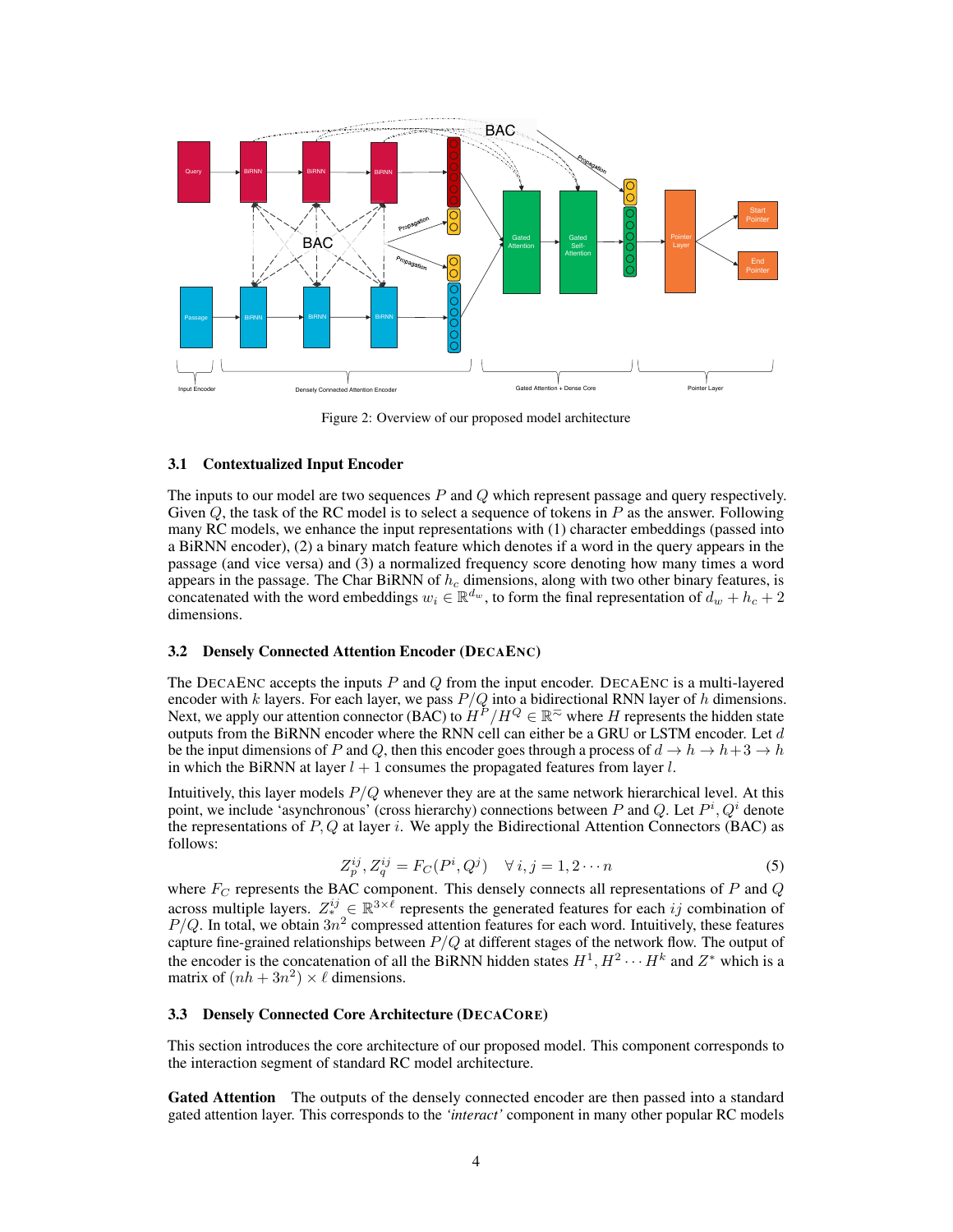that models  $Q/P$  interactions with attention. While there are typically many choices of implementing this layer, we adopt the standard gated bi-attention layer following [\[Wang et al., 2017c\]](#page-10-2).

$$
S = \frac{1}{\sqrt{d}} \mathbf{F}(P)^{\top} (\mathbf{F}(Q) \tag{6}
$$

<span id="page-4-0"></span>
$$
\bar{P} = \text{Softmax}(S)Q\tag{7}
$$

$$
P' = \text{BiRNN}(\sigma(\mathbf{W}_g([P; \bar{P}]) + \mathbf{b}_g) \odot P)
$$
\n(8)

where  $\sigma$  is the sigmoid function and  $F(.)$  are dense layers with ReLU activations. The output P' is the query-dependent passage representation.

Gated Self-Attention Next, we employ a self-attention layer, applying Equation [\(8\)](#page-4-0) yet again on  $P'$ , matching  $P'$  against itself to form  $B$ , the output representation of the core layer. The key idea is that self-attention models each word in the query-dependent passsage representation against all other words, enabling each word to benefit from a wider global view of the context.

**Dense Core** At this point, we note that there are two intermediate representations of  $P$ , i.e., one after the gated bi-attention layer and one after the gated self-attention layer. We denote them as  $U^1, U^2$  respectively. Unlike the Densely Connected Attention Encoder, we no longer have two representations at each hierarchical level since they have already been 'fused'. Hence, we apply a one-sided BAC to all permutations of  $[U^1, U^2]$  and  $\hat{Q}^i$ ,  $\forall i = 1, 2 \cdots k$ . Note that the one-sided BAC only outputs values for the left sequence, ignoring the right sequence.

$$
R^{kj} = F'_C(U^j, Q^k) \quad \forall \, k = 1, 2 \cdots n, \forall j = 1, 2 \tag{9}
$$

where  $R^{kj} \in \mathbb{R}^{3 \times \ell}$  represents the connection output and  $F_C$  is the one-sided BAC function. All values of  $R^{kj}$ ,  $\forall j = 1, 2, \forall k = 1, 2 \cdots n$  are concatenated to form a matrix  $R'$  of  $(2n \times 6) \times \ell$ , which is then concatenated with  $U^2$  to form  $M \in \mathbb{R}^{\ell_p \times (d+12n)}$ . This final representation is then passed to the answer prediction layer.

#### 3.4 Answer Pointer and Prediction Layer

Next, we pass  $M$  through a stacked BiRNN model with two layers and obtain two representations,  $H_1^{\dagger}$  and  $H_2^{\dagger}$  respectively.

$$
H_1^{\dagger} = \text{BiRNN}(M) \text{ and } H_2^{\dagger} = \text{BiRNN}(H_1^{\dagger}) \tag{10}
$$

The start and end pointers are then learned via:

$$
p1 = \text{Softmax}(w1H1\dagger) \text{ and } p2 = \text{Softmax}(w2H2\dagger)
$$
 (11)

where  $w_1, w_2 \in \mathbb{R}^d$  are parameters of this layer. To train the model, following prior work, we minimize the sum of negative log probabilities of the start and end indices:

$$
L(\theta) = -\frac{1}{N} \sum_{i}^{N} \log(p_{y_i^1}^1) + \log(p_{y_i^2}^2)
$$
 (12)

where N is the number of samples,  $y_i^1, y_i^2$  are the true start and end indices.  $p_k$  is the k-th value of the vector p. The test span is chosen by finding the maximum value of  $p_k^1, p_l^2$  where  $k \leq l$ .

## 4 Experiments

This section describes our experiment setup and empirical results.

#### 4.1 Datasets and Competitor Baselines

We conduct experiments on four challenging QA datasets which are described as follows: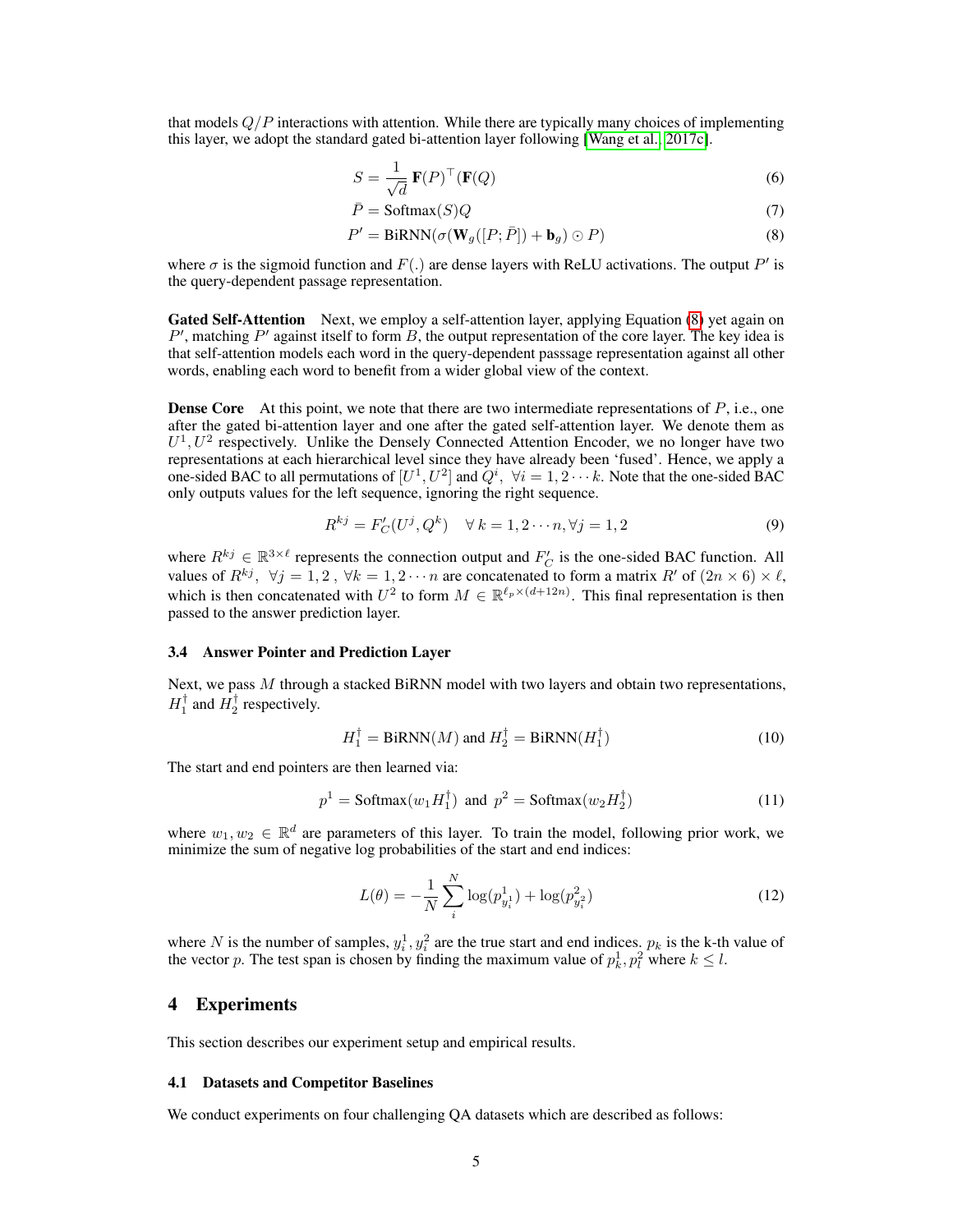**NewsOA** This challenging RC dataset [\[Trischler et al., 2016\]](#page-10-5) comprises  $100k$  OA pairs. Passages are relatively long at about 600 words on average. This dataset has also been extensively used in benchmarking RC models. On this dataset, the key competitors are BiDAF [\[Seo et al., 2016\]](#page-10-1), Match-LSTM [\[Wang and Jiang, 2016\]](#page-10-0), FastQA/FastQA-Ext [\[Weissenborn et al., 2017\]](#page-11-3), R2-BiLSTM [\[Weissenborn, 2017\]](#page-11-4), AMANDA [\[Kundu and Ng, 2018\]](#page-9-0).

**Quasar-T** This dataset [\[Dhingra et al., 2017\]](#page-9-3) comprises  $43k$  factoid-based OA pairs and is constructed using ClueWeb09 as its backbone corpus. The key competitors on this dataset are BiDAF and the Reinforced Ranker-Reader ( $\mathbb{R}^3$ ) [\[Wang et al., 2017a\]](#page-10-9). Several variations of the ranker-reader model (e.g.,  $SR$ ,  $SR<sup>2</sup>$ ), which use the Match-LSTM underneath, are also compared against.

SearchQA This dataset [\[Dunn et al., 2017\]](#page-9-4) aims to emulate the search and retrieval process in question answering applications. The challenge involves reasoning over multiple documents. In this dataset, we concatenate all documents into a single passage context and perform RC over the documents. The competitor baselines on this dataset are Attention Sum Reader (ASR) [\[Kadlec et al.,](#page-9-6) [2016\]](#page-9-6), Focused Hierarchical RNNs (FH-RNN) [\[Ke et al., 2018\]](#page-9-7), AMANDA [\[Kundu and Ng, 2018\]](#page-9-0), BiDAF, AQA [\[Buck et al., 2017\]](#page-8-0) and the Reinforced Ranker-Reader  $(R^3)$  [\[Wang et al., 2017a\]](#page-10-9).

**NarrativeQA** [Kočiskỳ et al., 2017] is a recent QA dataset that involves comprehension over stories. We use the summaries setting<sup>[4](#page-5-0)</sup> which is closer to a standard QA or reading comprehension setting. We compare with the baselines in the original paper, namely Seq2Seq, Attention Sum Reader and BiDAF. We also compare with the recent BiAttention + MRU model [\[Tay et al., 2018b\]](#page-10-10).

As compared to the popular SQuAD dataset [\[Rajpurkar et al., 2016\]](#page-10-11), these datasets are either (1) more challenging<sup>[5](#page-5-1)</sup>, involves more multi-sentence reasoning or  $(2)$  is concerned with searching across multiple documents in an 'open domain' setting (SearchQA/Quasar-T). Hence, these datasets accurately reflect real world applications to a greater extent. However, we regard the concatenated documents as a single context for performing reading comprehension. The evaluation metrics are the EM (exact match) and F1 score. Note that for all datasets, we compare all models solely on the RC task. Therefore, for fair comparison we do not compare with algorithms that use a second-pass answer re-ranker [\[Wang et al., 2017b\]](#page-10-12). Finally, to ensure that our model is not a failing case of SQuAD, and as requested by reviewers, we also include development set scores of our model on SQuAD.

## 4.2 Experimental Setup

Our model is implemented in Tensorflow [\[Abadi et al., 2015\]](#page-8-1). The sequence lengths are capped at 800/700/1500/1100 for NewsQA, SearchQA, Quasar-T and NarrativeQA respectively. We use Adadelta [\[Zeiler, 2012\]](#page-11-5) with  $\alpha = 0.5$  for NewsQA, Adam [\[Kingma and Ba, 2014\]](#page-9-8) with  $\alpha = 0.001$ for SearchQA, Quasar-T and NarrativeQA. The choice of the RNN encoder is tuned between GRU and LSTM cells and the hidden size is tuned amongst  $\{32, 50, 64, 75\}$ . We use the CUDNN implementation of the RNN encoder. Batch size is tuned amongst  $\{16, 32, 64\}$ . Dropout rate is tuned amongst  $\{0.1, 0.2, 0.3\}$  and applied to all RNN and fully-connected layers. We apply variational dropout [\[Gal and Ghahramani, 2016\]](#page-9-9) in-between RNN layers. We initialize the word embeddings with 300D GloVe embeddings [\[Pennington et al., 2014\]](#page-10-13) and are fixed during training. The size of the character embeddings is set to 8 and the character RNN is set to the same as the word-level RNN encoders. The maximum characters per word is set to 16. The number of layers in DECAENC is set to 3 and the number of factors in the factorization kernel is set to 64. We use a learning rate decay factor of 2 and patience of 3 epochs whenever the EM (or ROUGE-L) score on the development set does not increase.

# 5 Results

Overall, our results are optimistic and promising, with results indicating that DECAPROP achieves state-of-the-art performance<sup>[6](#page-5-2)</sup> on all four datasets.

<span id="page-5-0"></span><sup>&</sup>lt;sup>4</sup>Notably, a new SOTA was set by [\[Hu et al., 2018\]](#page-9-10) after the NIPS submission deadline.

<span id="page-5-1"></span><sup>5</sup>This is claimed by authors in most of the dataset papers.

<span id="page-5-2"></span><sup>&</sup>lt;sup>6</sup>As of NIPS 2018 submission deadline.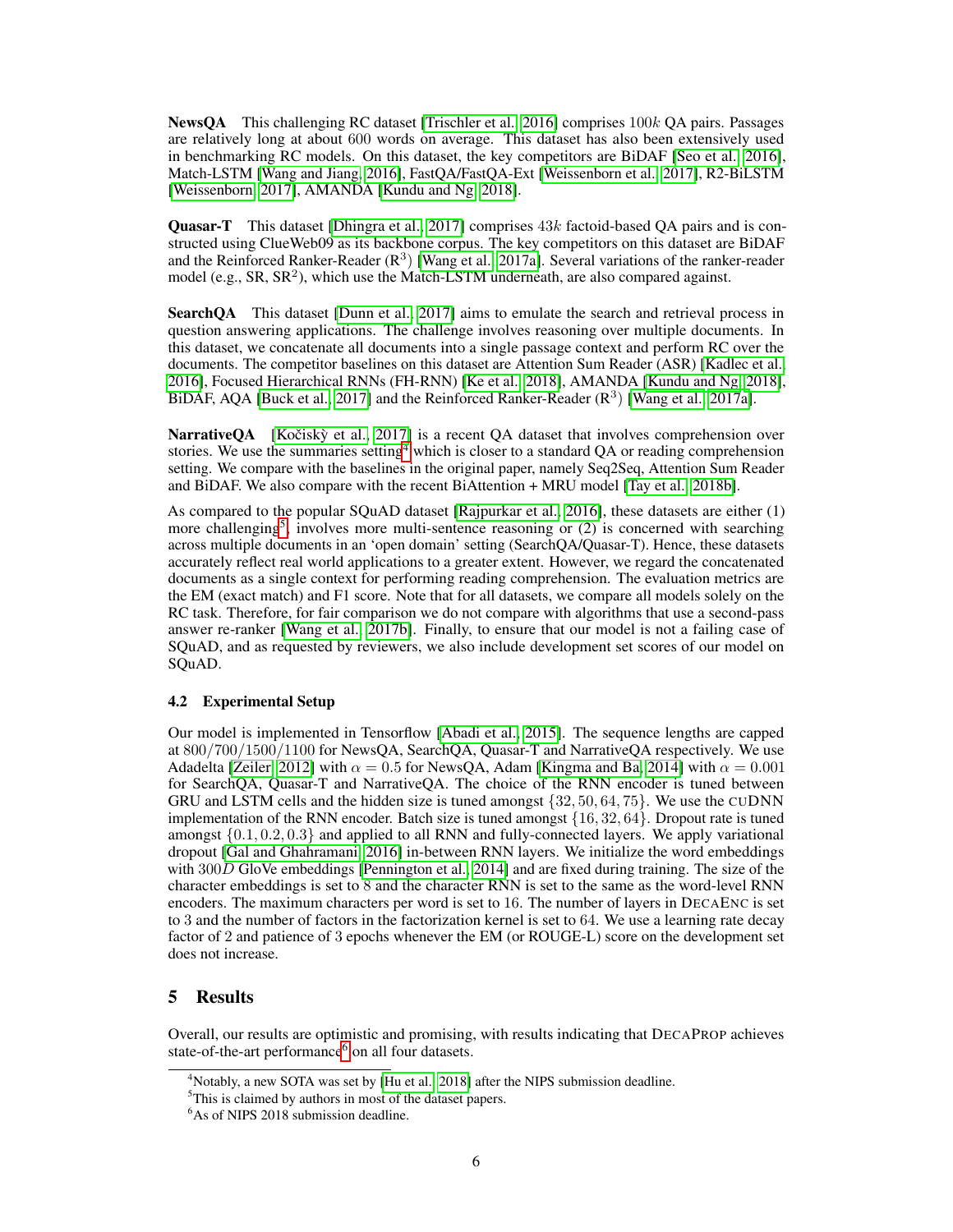<span id="page-6-0"></span>

|                        | Dev  |      | <b>Test</b> |      |
|------------------------|------|------|-------------|------|
| Model                  | EМ   | F1   | EМ          | F1   |
| Match-LSTM             | 34.4 | 49.6 | 34.9        | 50.0 |
| <b>BARB</b>            | 36.1 | 49.6 | 34.1        | 48.2 |
| <b>BiDAF</b>           | N/A  | N/A  | 37.1        | 52.3 |
| Neural BoW             | 25.8 | 37.6 | 24.1        | 36.6 |
| FastOA                 | 43.7 | 56.4 | 41.9        | 55.7 |
| FastOAExt              | 43.7 | 56.1 | 42.8        | 56.1 |
| R <sub>2</sub> -BiLSTM | N/A  | N/A  | 43.7        | 56.7 |
| <b>AMANDA</b>          | 48.4 | 63.3 | 48.4        | 63.7 |
| <b>DECAPROP</b>        | 52.5 | 65.7 | 53.1        | 66.3 |

Table 1: Performance comparison on NewsQA dataset.

|                 | Dev  |        | <b>Test</b> |        |
|-----------------|------|--------|-------------|--------|
|                 | Acc  | $F1^n$ | Acc         | $F1^n$ |
| TF-IDF max      | 13.0 | N/A    | 12.7        | N/A    |
| ASR             | 43.9 | 24.2   | 41.3        | 22.8   |
| <b>FH-RNN</b>   | 49.6 | 56.7   | 46.8        | 53.4   |
| <b>AMANDA</b>   | 48.6 | 57.7   | 46.8        | 56.6   |
| <b>DECAPROP</b> | 64 5 | 71.9   |             | 70.8   |

Table 3: Evaluation on *original setting*, Unigram Accuracy and N-gram F1 scores on SearchQA

dataset.

|                 | Dev  |      | Test |      |
|-----------------|------|------|------|------|
|                 | EМ   | F1   | ЕM   | F1   |
| GA              | 25.6 | 25.6 | 26.4 | 26.4 |
| <b>BiDAF</b>    | 25.7 | 28.9 | 25.9 | 28.5 |
| SR.             | N/A  | N/A  | 31.5 | 38.5 |
| SR <sup>2</sup> | N/A  | N/A  | 31.9 | 38.8 |
| $R^3$           | N/A  | N/A  | 34.2 | 40.9 |
| <b>DECAPROP</b> | 39.7 |      | 38.6 | 16 Q |

Table 2: Performance comparison on Quasar-T dataset.

|                                      | Dev  |      | Test |      |
|--------------------------------------|------|------|------|------|
|                                      | FМ   | F1   | FМ   | F1   |
| <b>BiDAF</b>                         | 31.7 | 37.9 | 28.6 | 34.6 |
| $\rm{AQA}$ <sub>R</sub> <sup>3</sup> | 40.5 | 47.4 | 38.7 | 45.6 |
|                                      | N/A  | N/A  | 49.0 | 55.3 |
| <b>DECAPROP</b>                      | 58.8 | 65.5 | 56.8 | 63.6 |

Table 4: Evaluation on Exact Match and F1 Metrics on SearchQA dataset.

|                             | Test / Validation |               |               |               |
|-----------------------------|-------------------|---------------|---------------|---------------|
|                             | BLEU-1            | BLEU-4        | <b>METEOR</b> | ROUGE-L       |
| Seq2Seq                     | 15.89 / 16.10     | 1.26/1.40     | 4.08/4.22     | 13.15/13.29   |
| <b>Attention Sum Reader</b> | 23.20 / 23.54     | 6.39/5.90     | 7.77 / 8.02   | 22.26 / 23.28 |
| <b>BiDAF</b>                | 33.72/33.45       | 15.53 / 15.69 | 15.38 / 15.68 | 36.30/36.74   |
| BiAttention + MRU           | $-136.55$         | $-119.79$     | $-117.87$     | $-141.44$     |
| <b>DECAPROP</b>             | 42.00 / 44.35     | 23.42 / 27.61 | 23.42 / 21.80 | 40.07 / 44.69 |

Table 5: Evaluation on NarrativeQA (Story Summaries).

<span id="page-6-2"></span>

| Model                                    | EМ   | н1.  |
|------------------------------------------|------|------|
| DCN [Xiong et al., 2016]                 | 66.2 | 75.9 |
| DCN + CoVE [McCann et al., 2017]         | 71.3 | 79.9 |
| R-NET (Wang et al.) [Wang et al., 2017c] | 72.3 | 80.6 |
| R-NET (Our re-implementation)            | 71.9 | 79.6 |
| DECAPROP (This paper)                    | 72.9 | 81.4 |
| QANet [Yu et al., 2018]                  | 73.6 | 82.7 |

Table 6: Single model dev scores (published scores) of some representative models on SQuAD.

NewsQA Table [1](#page-6-0) reports the results on NewsQA. On this dataset, DECAPROP outperforms the existing state-of-the-art, i.e., the recent AMANDA model by  $(+4.7\% \text{ EM} / +2.6\% \text{ F1})$ . Notably, AMANDA is a strong neural baseline that also incorporates gated self-attention layers, along with question-aware pointer layers. Moreover, our proposed model also outperforms well-established baselines such as Match-LSTM (+18% EM  $/$  +16.3% F1) and BiDAF (+16% EM  $/$  +14% F1).

Quasar-T Table [2](#page-6-0) reports the results on Quasar-T. Our model achieves state-of-the-art performance on this dataset, outperforming the state-of-the-art  $R^3$  (Reinforced Ranker Reader) by a considerable margin of  $+4.4\%$  EM /  $+6\%$  F1. Performance gain over standard baselines such as BiDAF and GA are even larger ( $> 15\%$  F1).

**SearchQA** Table [3](#page-6-0) and Table [4](#page-6-0) report the results<sup>[7](#page-6-1)</sup> on SearchQA. On the original setting, our model outperforms AMANDA by  $+15.4\%$  EM and  $+14.2\%$  in terms of F1 score. On the overall setting, our model outperforms both AQA (+18.1% EM / +18% F1) and Reinforced Reader Ranker (+7.8% EM /

<span id="page-6-1"></span><sup>&</sup>lt;sup>7</sup> The original SearchOA paper [\[Dunn et al., 2017\]](#page-9-4), along with AMANDA [\[Kundu and Ng, 2018\]](#page-9-0) report results on Unigram Accuracy and N-gram F1. On the other hand, [\[Buck et al., 2017\]](#page-8-0) reports results on overall EM/F1 metrics. We provide comparisons on both.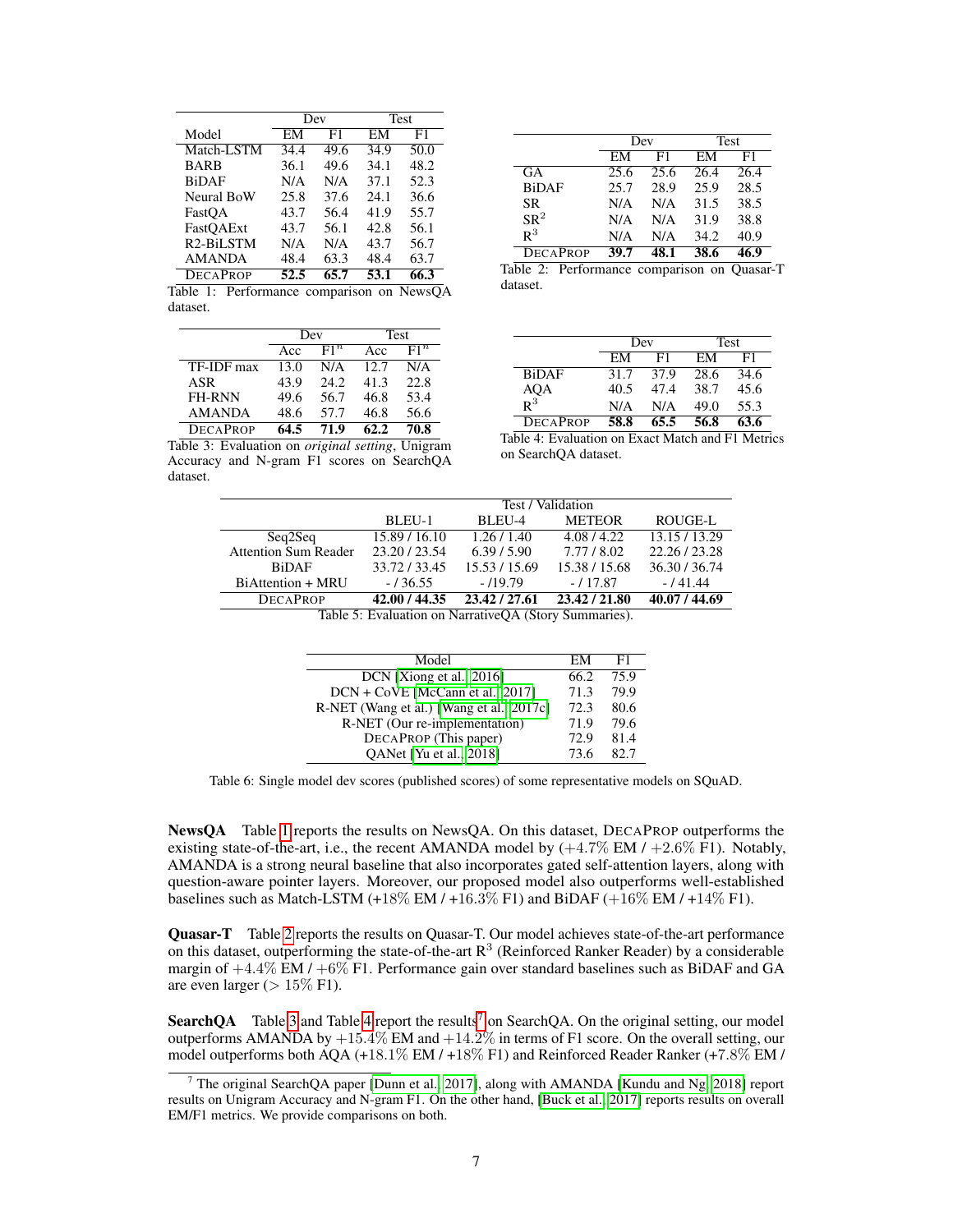+8.3% F1). Both models are reinforcement learning based extensions of existing strong baselines such as BiDAF and Match-LSTM.

Narrative QA Table [5](#page-6-0) reports the results on Narrative QA. Our proposed model outperforms all baseline systems (Seq2Seq, ASR, BiDAF) in the original paper. On average, there is a  $\approx +5\%$ improvement across all metrics.

**SOuAD** Table [6](#page-6-2) reports dev scores<sup>[8](#page-7-0)</sup> of our model against several representative models on the popular SQuAD benchmark. While our model does not achieve state-of-the-art performance, our model can outperform the base R-NET (both our implementation as well as the published score). Our model achieves reasonably competitive performance.

#### 5.1 Ablation Study

We conduct an ablation study on the NewsQA development set (Table [7\)](#page-7-1). More specifically, we report the development scores of seven ablation baselines. In (1), we removed the entire DECAPROP architecture, reverting it to an enhanced version of the original R-NET model<sup>[9](#page-7-2)</sup>. In  $(2)$ , we removed DECACORE and passed  $U^2$  to the answer layer instead of M. In (3), we removed the DECAENC layer and used a 3-layered BiRNN instead. In (4), we kept the DECAENC but only compared layer of the same hierarchy and omitted cross hierarchical comparisons. In (5), we removed the Gated Bi-Attention and Gated Self-Attention layers. Removing these layers simply allow previous layers to pass through. In (6-7), we varied n, the number of layers of DECAENC. Finally, in (8-9), we varied the FM with linear and nonlinear feed-forward layers.

<span id="page-7-1"></span>

| Ablation                         | EM   | F1   |
|----------------------------------|------|------|
| $(1)$ Remove All $(R-NET)$       | 48.1 | 61.2 |
| $(2)$ w/o DECACORE               | 51.5 | 64.5 |
| $(3)$ w/o DECAENC                | 49.3 | 62.0 |
| (4) w/o Cross Hierarchy          | 50.0 | 63.1 |
| (5) w/o Gated Attention          | 49.4 | 62.8 |
| (6) Set DECAENC $n=2$            | 50.5 | 63.4 |
| (7) Set DECAENC $n=4$            | 50.7 | 63.3 |
| (8) DecaProp (Linear d->1)       | 50.9 | 63.0 |
| (9) DecaProp (Nonlinear d->d->1) | 48.9 | 60.0 |
| Full Architecture ( $n = 3$ )    | 52.5 | 65.7 |



Table 7: Ablation study on NewsQA development set.

Table 8: Development EM score (DECAPROP versus R-NET) on NewsQA.

From (1), we observe a significant gap in performance between DECAPROP and R-NET. This demonstrates the effectiveness of our proposed architecture. Overall, the key insight is that all model components are crucial to DECAPROP. Notably, the DECAENC seems to contribute the most to the overall performance. Finally, Figure [8](#page-7-1) shows the performance plot of the development EM metric (NewsQA) over training. We observe that the superiority of DECAPROP over R-NET is consistent and relatively stable. This is also observed across other datasets but not reported due to the lack of space.

## 6 Related Work

In recent years, there has been an increase in the number of annotated RC datasets such as SQuAD [\[Rajpurkar et al., 2016\]](#page-10-11), NewsQA [\[Trischler et al., 2016\]](#page-10-5), TriviaQA [\[Joshi et al., 2017\]](#page-9-12) and RACE

<span id="page-7-0"></span><sup>&</sup>lt;sup>8</sup>Early testing of our model was actually done on SQuAD. However, since taking part on the heavily contested public leaderboard requires more computational resources than we could muster, we decided to focus on other datasets. In lieu of reviewer requests, we include preliminary results of our model on SQuAD dev set.

<span id="page-7-2"></span><sup>&</sup>lt;sup>9</sup> For fairer comparison, we make several enhancements to the R-NET model as follows: (1) We replaced the additive attention with scaled dot-product attention similar to ours. (2) We added shortcut connections after the encoder layer. (3) We replaced the original Pointer networks with our BiRNN Pointer Layer. We found that these enhancements consistently lead to improved performance. The original R-NET performs at  $\approx 2\%$  lower on NewsQA.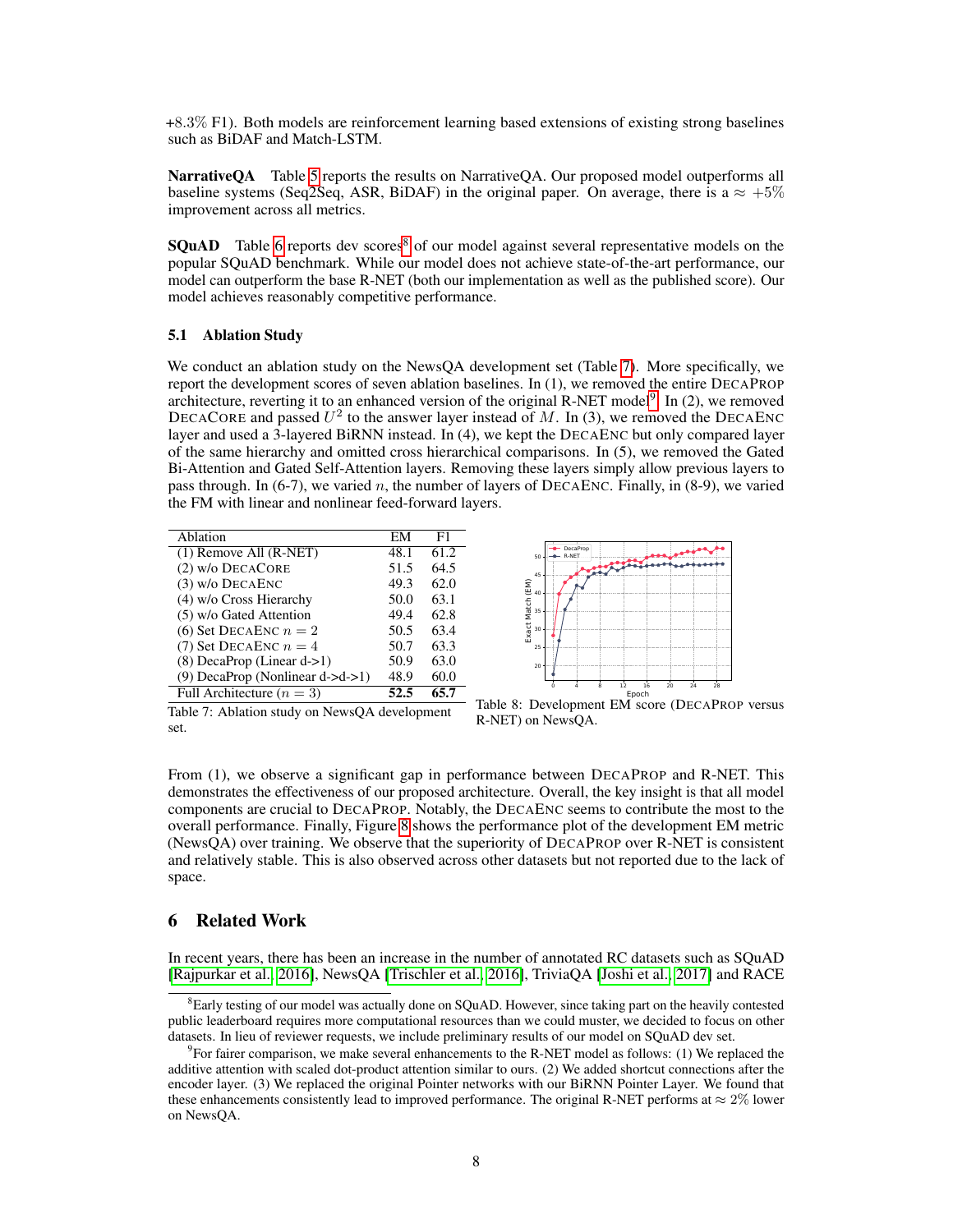[\[Lai et al., 2017\]](#page-9-13). Spurred on by the avaliability of data, many neural models have also been proposed to tackle these challenges. These models include BiDAF [\[Seo et al., 2016\]](#page-10-1), Match-LSTM [\[Wang](#page-10-0) [and Jiang, 2016\]](#page-10-0), DCN/DCN+ [\[Xiong et al., 2016,](#page-11-0) [2017\]](#page-11-1), R-NET [\[Wang et al., 2017c\]](#page-10-2), DrQA [\[Chen et al., 2017\]](#page-8-2), AoA Reader [\[Cui et al., 2016\]](#page-9-14), Reinforced Mnemonic Reader [\[Hu et al., 2017\]](#page-9-15), ReasoNet [\[Shen et al., 2017\]](#page-10-14), AMANDA [\[Kundu and Ng, 2018\]](#page-9-0),  $R<sup>3</sup>$  Reinforced Reader Ranker [\[Wang et al., 2017a\]](#page-10-9) and QANet [\[Yu et al., 2018\]](#page-11-2). Many of these models innovate at either (1) the bidirectional attention layer (BiDAF, DCN), (2) invoking multi-hop reasoning (Mnemonic Reader, ReasoNet), (3) reinforcement learning  $(R^3, DCN+)$ , (4) self-attention (AMANDA, R-NET, QANet) and finally, (5) improvements at the encoder level (QANet). While not specifically targeted at reading comprehension, a multitude of pretraining schemes [\[McCann et al., 2017;](#page-9-11) [Peters et al., 2018;](#page-10-15) [Radford](#page-10-16) [et al.;](#page-10-16) [Devlin et al., 2018\]](#page-9-16) have recently proven to be very effective for language understanding tasks.

Our work is concerned with densely connected networks aimed at improving information flow [\[Huang](#page-9-2) [et al., 2017;](#page-9-2) [Srivastava et al., 2015;](#page-10-3) [Szegedy et al., 2015\]](#page-10-4). While most works are concerned with computer vision tasks or general machine learning, there are several notable works in the NLP domain. [Ding et al.](#page-9-17) [\[2018\]](#page-9-17) proposed Densely Connected BiLSTMs for standard text classification tasks. [\[Tay](#page-10-17) [et al., 2018a\]](#page-10-17) proposed a co-stacking residual affinity mechanims that includes all pairwise layers of a text matching model in the affinity matrix calculation. In the RC domain, DCN+ [\[Xiong et al.,](#page-11-1) [2017\]](#page-11-1) used Residual Co-Attention encoders. QANet [\[Yu et al., 2018\]](#page-11-2) used residual self-attentive convolution encoders. While the usage of highway/residual networks is not an uncommon sight in NLP, the usage of bidirectional attention as a skip-connector is new. Moreover, our work introduces new cross-hierarchical connections, which help to increase the number of interaction interfaces between  $P/Q$ .

# 7 Conclusion

We proposed a new *Densely Connected Attention Propagation* (DECAPROP) mechanism. For the first time, we explore the possibilities of using birectional attention as a skip-connector. We proposed Bidirectional Attention Connectors (BAC) for efficient connection of any two arbitary layers, producing connectors that can be propagated to deeper layers. This enables a shortened signal path, aiding information flow across the network. Additionally, the modularity of the BAC allows it to be easily equipped to other models and even other domains. Our proposed architecture achieves state-of-the-art performance on four challenging QA datasets, outperforming strong and competitive baselines such as Reinforced Reader Ranker  $(R^3)$ , AMANDA, BiDAF and R-NET.

# 8 Acknowledgements

This paper is partially supported by Baidu I<sup>2</sup>R Research Centre, a joint laboratory between Baidu and A-Star  $I^2R$ . The authors would like to thank the anonymous reviewers of NeuRIPS 2018 for their valuable time and feedback!

## **References**

- <span id="page-8-1"></span>Martín Abadi, Ashish Agarwal, Paul Barham, Eugene Brevdo, Zhifeng Chen, Craig Citro, Greg S. Corrado, Andy Davis, Jeffrey Dean, Matthieu Devin, Sanjay Ghemawat, Ian Goodfellow, Andrew Harp, Geoffrey Irving, Michael Isard, Yangqing Jia, Rafal Jozefowicz, Lukasz Kaiser, Manjunath Kudlur, Josh Levenberg, Dan Mané, Rajat Monga, Sherry Moore, Derek Murray, Chris Olah, Mike Schuster, Jonathon Shlens, Benoit Steiner, Ilya Sutskever, Kunal Talwar, Paul Tucker, Vincent Vanhoucke, Vijay Vasudevan, Fernanda Viégas, Oriol Vinyals, Pete Warden, Martin Wattenberg, Martin Wicke, Yuan Yu, and Xiaoqiang Zheng. TensorFlow: Large-scale machine learning on heterogeneous systems, 2015. URL <http://tensorflow.org/>. Software available from tensorflow.org.
- <span id="page-8-0"></span>Christian Buck, Jannis Bulian, Massimiliano Ciaramita, Andrea Gesmundo, Neil Houlsby, Wojciech Gajewski, and Wei Wang. Ask the right questions: Active question reformulation with reinforcement learning. *arXiv preprint arXiv:1705.07830*, 2017.
- <span id="page-8-2"></span>Danqi Chen, Adam Fisch, Jason Weston, and Antoine Bordes. Reading wikipedia to answer opendomain questions. *arXiv preprint arXiv:1704.00051*, 2017.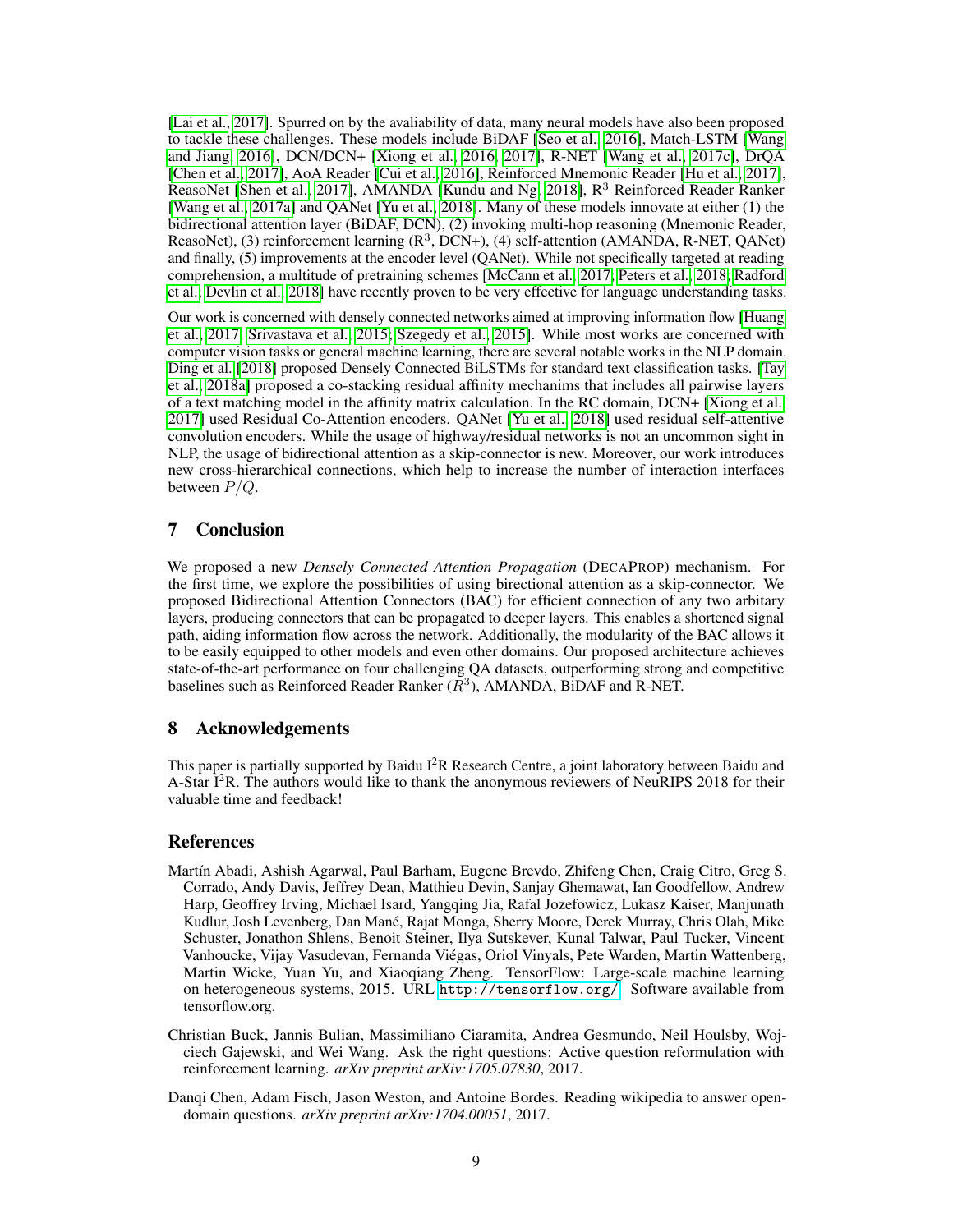- <span id="page-9-14"></span>Yiming Cui, Zhipeng Chen, Si Wei, Shijin Wang, Ting Liu, and Guoping Hu. Attention-over-attention neural networks for reading comprehension. *arXiv preprint arXiv:1607.04423*, 2016.
- <span id="page-9-16"></span>Jacob Devlin, Ming-Wei Chang, Kenton Lee, and Kristina Toutanova. Bert: Pre-training of deep bidirectional transformers for language understanding, 2018.
- <span id="page-9-3"></span>Bhuwan Dhingra, Kathryn Mazaitis, and William W Cohen. Quasar: Datasets for question answering by search and reading. *arXiv preprint arXiv:1707.03904*, 2017.
- <span id="page-9-17"></span>Zixiang Ding, Rui Xia, Jianfei Yu, Xiang Li, and Jian Yang. Densely connected bidirectional lstm with applications to sentence classification. *arXiv preprint arXiv:1802.00889*, 2018.
- <span id="page-9-4"></span>Matthew Dunn, Levent Sagun, Mike Higgins, Ugur Guney, Volkan Cirik, and Kyunghyun Cho. Searchqa: A new q&a dataset augmented with context from a search engine. *arXiv preprint arXiv:1704.05179*, 2017.
- <span id="page-9-9"></span>Yarin Gal and Zoubin Ghahramani. A theoretically grounded application of dropout in recurrent neural networks. In *Advances in neural information processing systems*, pages 1019–1027, 2016.
- <span id="page-9-1"></span>Kaiming He, Xiangyu Zhang, Shaoqing Ren, and Jian Sun. Deep residual learning for image recognition. In *Proceedings of the IEEE conference on computer vision and pattern recognition*, pages 770–778, 2016.
- <span id="page-9-15"></span>Minghao Hu, Yuxing Peng, and Xipeng Qiu. Mnemonic reader for machine comprehension. *arXiv preprint arXiv:1705.02798*, 2017.
- <span id="page-9-10"></span>Minghao Hu, Yuxing Peng, Furu Wei, Zhen Huang, Dongsheng Li, Nan Yang, and Ming Zhou. Attention-guided answer distillation for machine reading comprehension. *arXiv preprint arXiv:1808.07644*, 2018.
- <span id="page-9-2"></span>Gao Huang, Zhuang Liu, Laurens van der Maaten, and Kilian Q. Weinberger. Densely connected convolutional networks. In *2017 IEEE Conference on Computer Vision and Pattern Recognition, CVPR 2017, Honolulu, HI, USA, July 21-26, 2017*, pages 2261–2269, 2017. doi: 10.1109/CVPR. 2017.243. URL <https://doi.org/10.1109/CVPR.2017.243>.
- <span id="page-9-12"></span>Mandar Joshi, Eunsol Choi, Daniel S Weld, and Luke Zettlemoyer. Triviaqa: A large scale distantly supervised challenge dataset for reading comprehension. *arXiv preprint arXiv:1705.03551*, 2017.
- <span id="page-9-6"></span>Rudolf Kadlec, Martin Schmid, Ondrej Bajgar, and Jan Kleindienst. Text understanding with the attention sum reader network. *arXiv preprint arXiv:1603.01547*, 2016.
- <span id="page-9-7"></span>Nan Rosemary Ke, Konrad Zolna, Alessandro Sordoni, Zhouhan Lin, Adam Trischler, Yoshua Bengio, Joelle Pineau, Laurent Charlin, and Chris Pal. Focused hierarchical rnns for conditional sequence processing. *arXiv preprint arXiv:1806.04342*, 2018.
- <span id="page-9-8"></span>Diederik P. Kingma and Jimmy Ba. Adam: A method for stochastic optimization. *CoRR*, abs/1412.6980, 2014.
- <span id="page-9-5"></span>Tomáš Kočiskỳ, Jonathan Schwarz, Phil Blunsom, Chris Dyer, Karl Moritz Hermann, Gábor Melis, and Edward Grefenstette. The narrativeqa reading comprehension challenge. *arXiv preprint arXiv:1712.07040*, 2017.
- <span id="page-9-0"></span>Souvik Kundu and Hwee Tou Ng. A question-focused multi-factor attention network for question answering. 2018.
- <span id="page-9-13"></span>Guokun Lai, Qizhe Xie, Hanxiao Liu, Yiming Yang, and Eduard Hovy. Race: Large-scale reading comprehension dataset from examinations. *arXiv preprint arXiv:1704.04683*, 2017.
- <span id="page-9-11"></span>Bryan McCann, James Bradbury, Caiming Xiong, and Richard Socher. Learned in translation: Contextualized word vectors. In *Advances in Neural Information Processing Systems*, pages 6294–6305, 2017.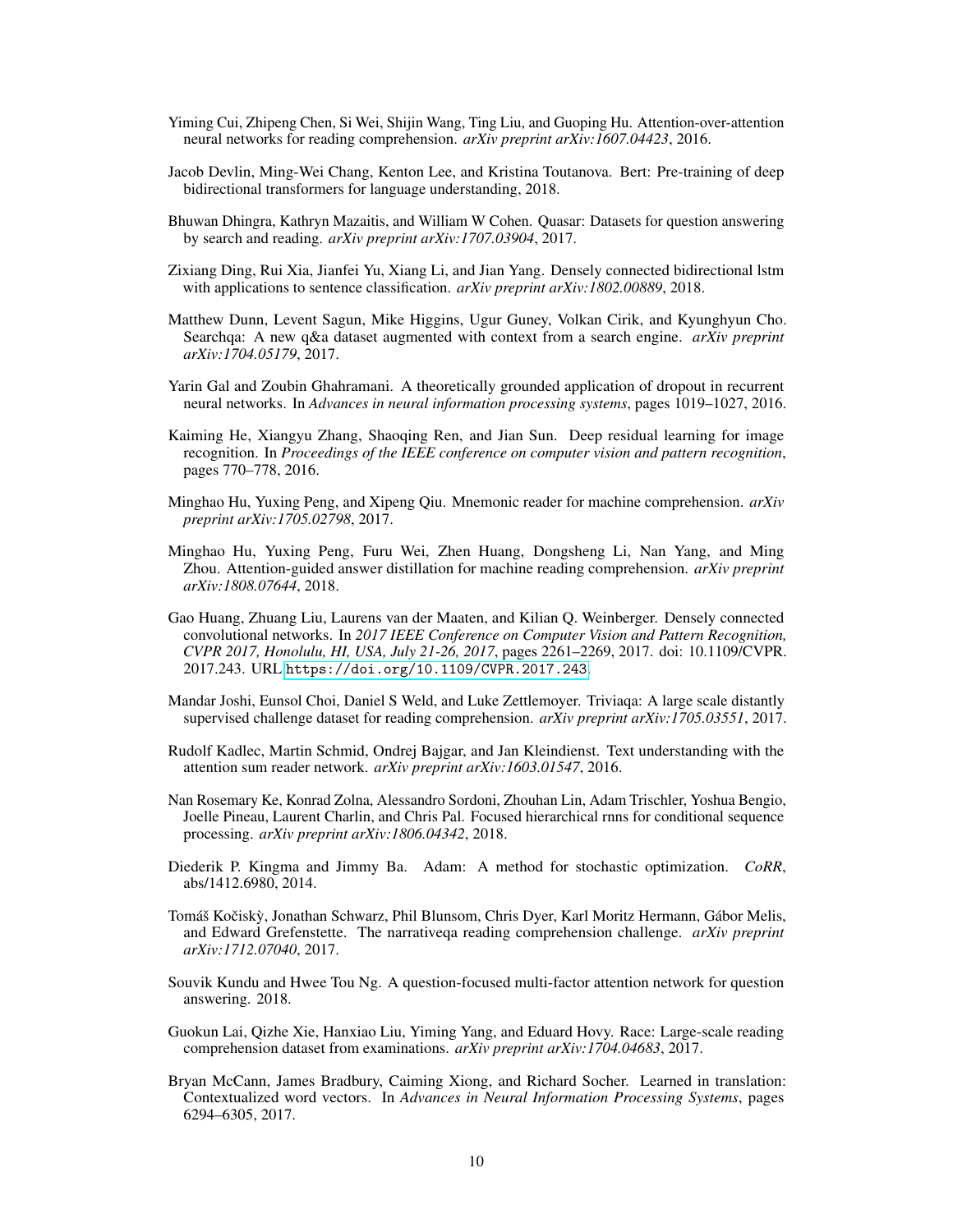- <span id="page-10-13"></span>Jeffrey Pennington, Richard Socher, and Christopher D. Manning. Glove: Global vectors for word representation. In *Proceedings of the 2014 Conference on Empirical Methods in Natural Language Processing, EMNLP 2014, October 25-29, 2014, Doha, Qatar, A meeting of SIGDAT, a Special Interest Group of the ACL*, pages 1532–1543, 2014.
- <span id="page-10-15"></span>Matthew E Peters, Mark Neumann, Mohit Iyyer, Matt Gardner, Christopher Clark, Kenton Lee, and Luke Zettlemoyer. Deep contextualized word representations. *arXiv preprint arXiv:1802.05365*, 2018.
- <span id="page-10-16"></span>Alec Radford, Karthik Narasimhan, Tim Salimans, and Ilya Sutskever. Improving language understanding by generative pre-training.
- <span id="page-10-11"></span>Pranav Rajpurkar, Jian Zhang, Konstantin Lopyrev, and Percy Liang. Squad: 100,000+ questions for machine comprehension of text. *arXiv preprint arXiv:1606.05250*, 2016.
- <span id="page-10-7"></span>Steffen Rendle. Factorization machines. In *Data Mining (ICDM), 2010 IEEE 10th International Conference on*, pages 995–1000. IEEE, 2010.
- <span id="page-10-1"></span>Minjoon Seo, Aniruddha Kembhavi, Ali Farhadi, and Hannaneh Hajishirzi. Bidirectional attention flow for machine comprehension. *arXiv preprint arXiv:1611.01603*, 2016.
- <span id="page-10-14"></span>Yelong Shen, Po-Sen Huang, Jianfeng Gao, and Weizhu Chen. Reasonet: Learning to stop reading in machine comprehension. In *Proceedings of the 23rd ACM SIGKDD International Conference on Knowledge Discovery and Data Mining*, pages 1047–1055. ACM, 2017.
- <span id="page-10-3"></span>Rupesh Kumar Srivastava, Klaus Greff, and Jürgen Schmidhuber. Highway networks. *CoRR*, abs/1505.00387, 2015.
- <span id="page-10-4"></span>Christian Szegedy, Wei Liu, Yangqing Jia, Pierre Sermanet, Scott Reed, Dragomir Anguelov, Dumitru Erhan, Vincent Vanhoucke, Andrew Rabinovich, et al. Going deeper with convolutions. 2015.
- <span id="page-10-8"></span>Yi Tay, Luu Anh Tuan, and Siu Cheung Hui. A compare-propagate architecture with alignment factorization for natural language inference. *arXiv preprint arXiv:1801.00102*, 2017.
- <span id="page-10-17"></span>Yi Tay, Anh Tuan Luu, and Siu Cheung Hui. Co-stack residual affinity networks with multi-level attention refinement for matching text sequences. In *Proceedings of the 2018 Conference on Empirical Methods in Natural Language Processing*, pages 4492–4502, 2018a.
- <span id="page-10-10"></span>Yi Tay, Luu Anh Tuan, and Siu Cheung Hui. Multi-range reasoning for machine comprehension. *arXiv preprint arXiv:1803.09074*, 2018b.
- <span id="page-10-5"></span>Adam Trischler, Tong Wang, Xingdi Yuan, Justin Harris, Alessandro Sordoni, Philip Bachman, and Kaheer Suleman. Newsqa: A machine comprehension dataset. *arXiv preprint arXiv:1611.09830*, 2016.
- <span id="page-10-6"></span>Ashish Vaswani, Noam Shazeer, Niki Parmar, Jakob Uszkoreit, Llion Jones, Aidan N Gomez, Łukasz Kaiser, and Illia Polosukhin. Attention is all you need. In *Advances in Neural Information Processing Systems*, pages 6000–6010, 2017.
- <span id="page-10-0"></span>Shuohang Wang and Jing Jiang. Machine comprehension using match-lstm and answer pointer. *arXiv preprint arXiv:1608.07905*, 2016.
- <span id="page-10-9"></span>Shuohang Wang, Mo Yu, Xiaoxiao Guo, Zhiguo Wang, Tim Klinger, Wei Zhang, Shiyu Chang, Gerald Tesauro, Bowen Zhou, and Jing Jiang. R3: Reinforced reader-ranker for open-domain question answering. *arXiv preprint arXiv:1709.00023*, 2017a.
- <span id="page-10-12"></span>Shuohang Wang, Mo Yu, Jing Jiang, Wei Zhang, Xiaoxiao Guo, Shiyu Chang, Zhiguo Wang, Tim Klinger, Gerald Tesauro, and Murray Campbell. Evidence aggregation for answer re-ranking in open-domain question answering. *arXiv preprint arXiv:1711.05116*, 2017b.
- <span id="page-10-2"></span>Wenhui Wang, Nan Yang, Furu Wei, Baobao Chang, and Ming Zhou. Gated self-matching networks for reading comprehension and question answering. In *Proceedings of the 55th Annual Meeting of the Association for Computational Linguistics (Volume 1: Long Papers)*, volume 1, pages 189–198, 2017c.